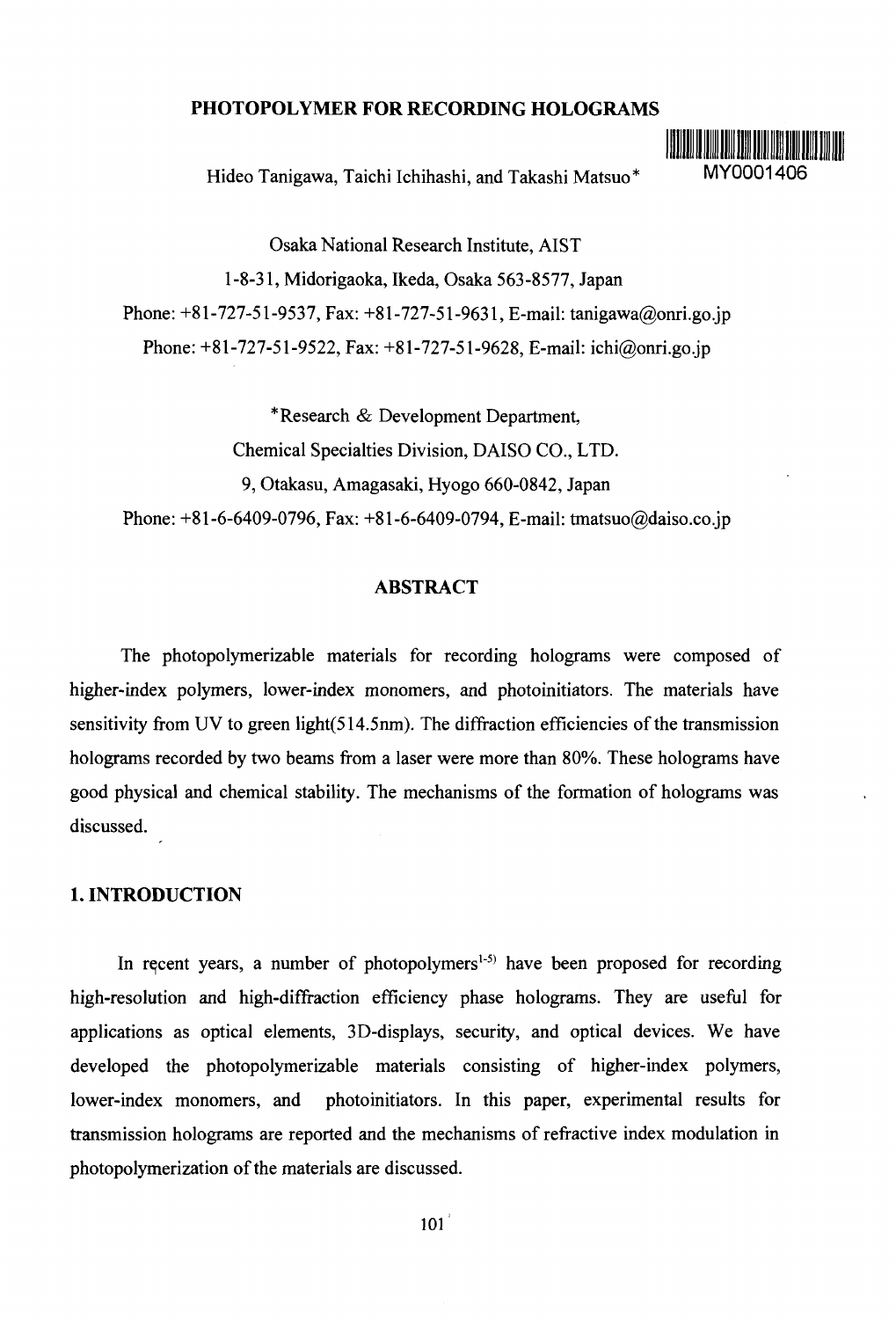### **2. EXPERIMENTAL**

### **2.1 Preparation of photosensitive layer**

The photopolymerizable materials used in this work were prepared by mixing higher-index polymers with lower-index (metha)acrylic monomers and photoinitiators as benzil or coumarin and so on. A small amount of organic solvents was added to improve the viscosity and solubility. The solution of the materials was coated on a glass plate and dried at room temperature under vacuum, then sandwiched with another glass plate. The thickness of the samples was prepared using PET film as spacer.

#### **2.2 Record of transmission holograms**

He-Cd laser(441.6nm) and Ar ion laser(488nm, 514.5nm) were used for recording the transmission holograms with usual recording optical arrangement. After recording the interference pattern, no treating to fix such as heat processing or postexposure of UV needed.

# **3. MECHANISM OF REFRACTIVE INDEX MODULATION**

Figure 1 shows the mechanism of refractive index modulation during hologram formation. The mixture of polymers and monomers on glass plate was exposured to interference pattern of light. Then, the highly photopolymerizable material, such as (metha)acrylic monomer, begins to polymerize in the bright regions of interference pattern. This result produces concentration gradients of monomer between the bright and the dark regions. This gradients lead to move the mobile unreacted monomers from the dark regions into the bright regions where they polymerize further. As a result, the mixture separates into polymers in the dark regions and polymeric monomers in the bright regions. On exposure to white light diffusion ceases and a phase hologram is formed with refractive index modulation.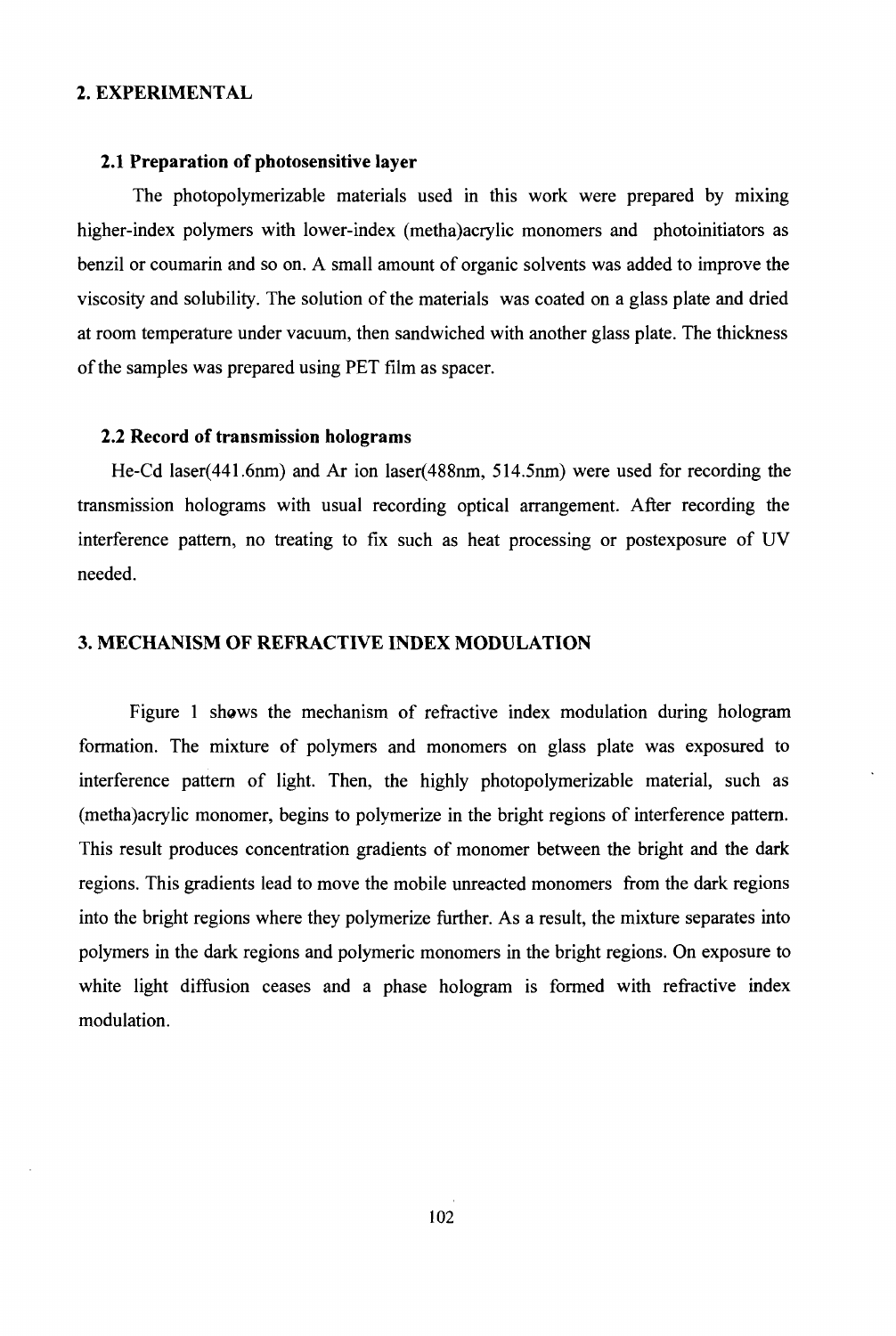

Fig. 1 The mechanism of refractive index moduration during hologram recording.



Fig. 2 Diffraction efficiency - exposure curves for the transmission holograms at 441.6nm. Circular and triangular marks are ME and AC monomers, respectively.

### **4. RESULTS AND DISCUSSION**

### **4.1 The influence of type of monomers on transmission hologram recording**

Figure 2 shows the diffraction efficiency - exposure curves for the transmission holograms produced using the materials consisting of higher-index polymers, lower-index monomers, benzil, and Michler's ketone. Acrylic and methacrylic monomers were used. The holograms were recorded by two beams of He-Cd laser at 18<sup>°</sup> angle. The spatial frequencies investigated correspond to 708 lines/mm. The light intensity of each beam was adjusted to 1.3mW/cm<sup>2</sup>. The peak values of the diffraction efficiency are 91.6% at 250 mJ/cm<sup>2</sup> for methacrylic monomers(ME) and 90.6% at 80mJ/cm<sup>2</sup> for acrylic monomers(AC), respectively. Thus, these peak values of diffraction efficiencies in both monomers are same level, but exposure value at the peak value of AC is quite promoted as compared with that of ME. These results may be due to the difference of photopolymerization rate because the polymerization rate of AC are faster than that of ME.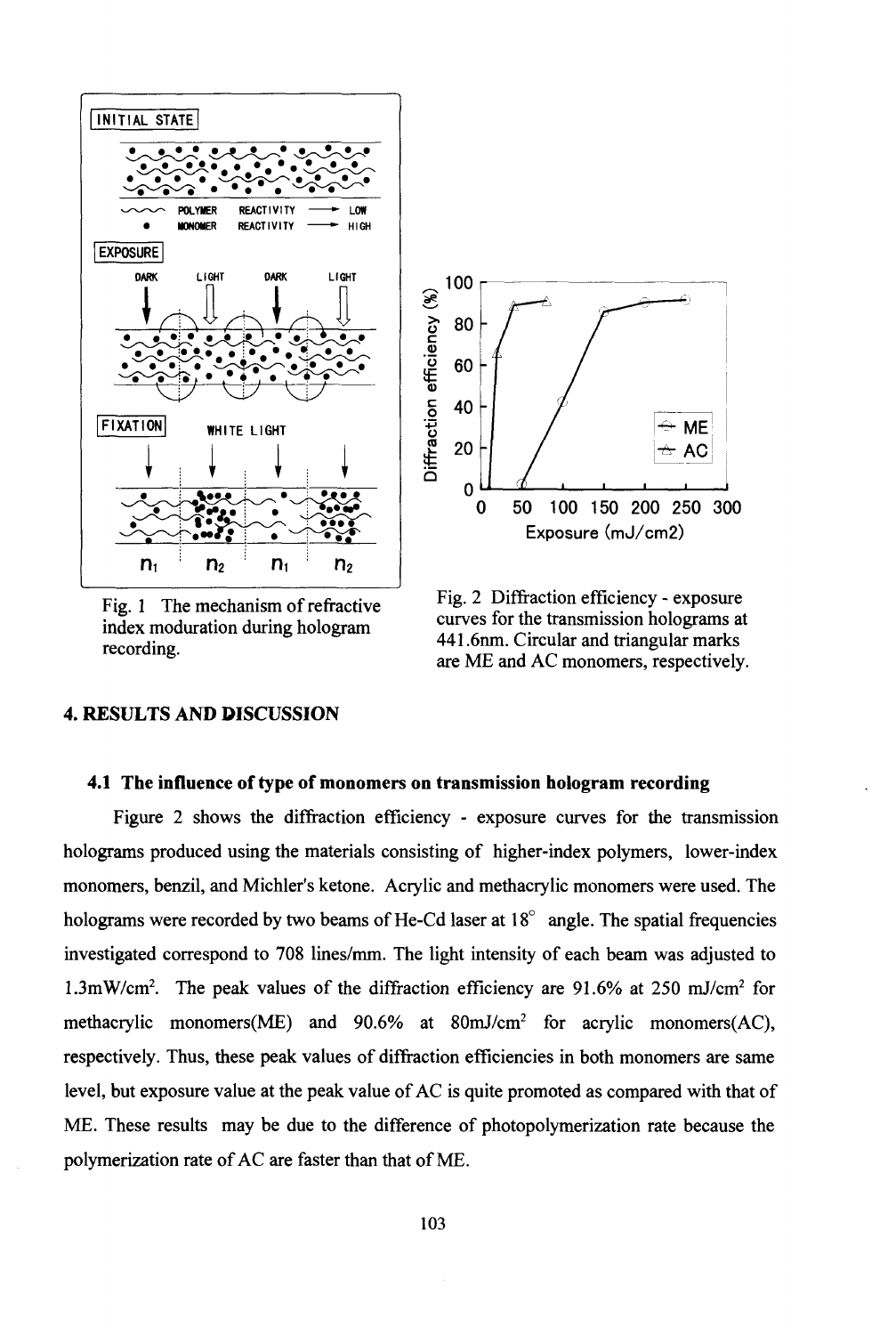#### 4.2 The record of interference pattern by Ar ion laser

Next, we investigated the ability of record of interference pattern by two beams of Ar ion laser(488nm). Figure 3 shows the diffraction efficiency - exposure curve for the transmission holograms produced using the materials consisting of higher-index polymers, lower-index acrylic monomers, and coumarin type initiators. The holograms were recorded by two beams of Ar ion laser at 34<sup>°</sup> angle. The spatial frequencies investigated correspond to 1200 lines/mm. The light intensity of each beam was adjusted to  $3.1 \text{mW/cm}^2$ . The peak value of the diffraction efficiency is 89.3% at 100 mJ/cm<sup>2</sup>. The shape of this curve shows a steep rise in efficiency until 10 mJ/cm<sup>2</sup> and the ability of record is comparable to that of the system recorded by He-Cd laser.



Fig. 3 Diffraction efficiency - exposure curve for the transmission holograms at 488nm.



Fig. 4 Diffraction efficiency - resolusion curve for the transmission holograms at 488nm.

#### 4.3 The influence of resolution on record of grating pattern

The influence of resolution on transmission hologram recording was examined by using Ar ion laser with above same compositional materials. The result was showed in Figure 4. The diffraction efficiencies are kept approximately constant at  $50 \sim 60\%$  in wide range of resolutions from 1000 lines/mm to 3000 lines/mm. Thus, good performance for resolution was observed.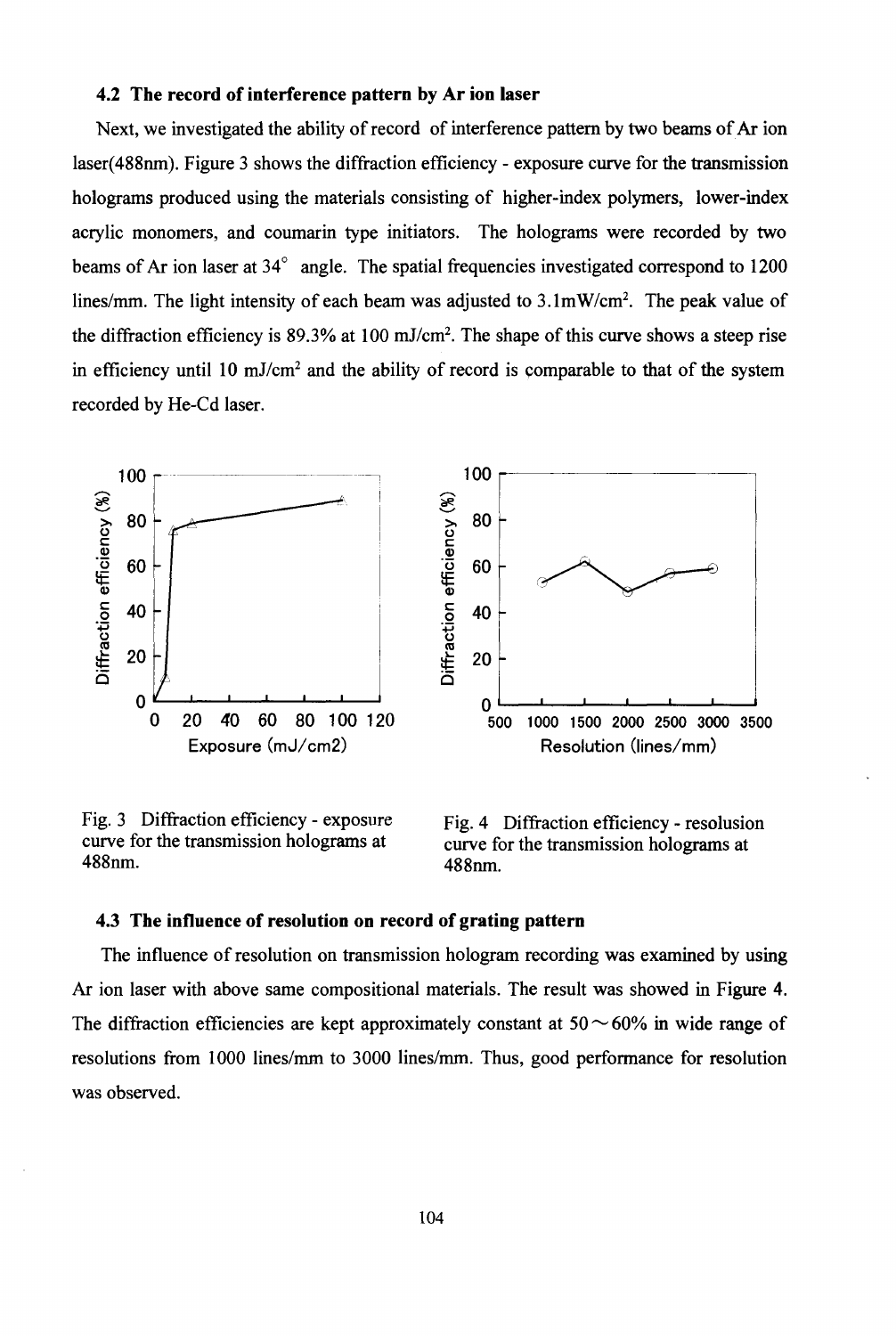#### **4.4 The observation by TEM**

The grating pattern recorded in a hologram was observed by means of TEM. The sample was recorded by Ar ion laser(488nm) and was of 73% diffraction efficiency and 16  $\mu$  m thickness. Figure 5 shows a vertical sectional view of the sample colored by lutenium acid. There was stripe pattern in the film thickness direction, and it was proven that the period was the about 0.7  $\mu$  m. Thus, the grating pattern based on the difference of refractive indexes was clearly observed. In general, it is considered that the coloring agent is linked with residue unsaturated groups of the monomer rich region than polymer region. We have previously revealed that the different of the molecular structure exist in the bright regions and the dark regions by infrared spectral analysis<sup>6)</sup>. The result of TEM are consistent with this one.



Fig. 5 TEM photograph of the transmission hologram recorded using 488nm Ar ion laser.

### **5. CONCLUSION**

The photopolymerizable materials for recording holograms were described. These materials were found to be high-sensitivity, high-diffraction efficiency, high-resolusion and high-transparency. The recording systems are self-developing and white light is sufficient for fixing. The obtained films were stable for solvents such as acetone, toluene, and THF. These results indicate that the three-dimensional network is formed in this hologram formation system.